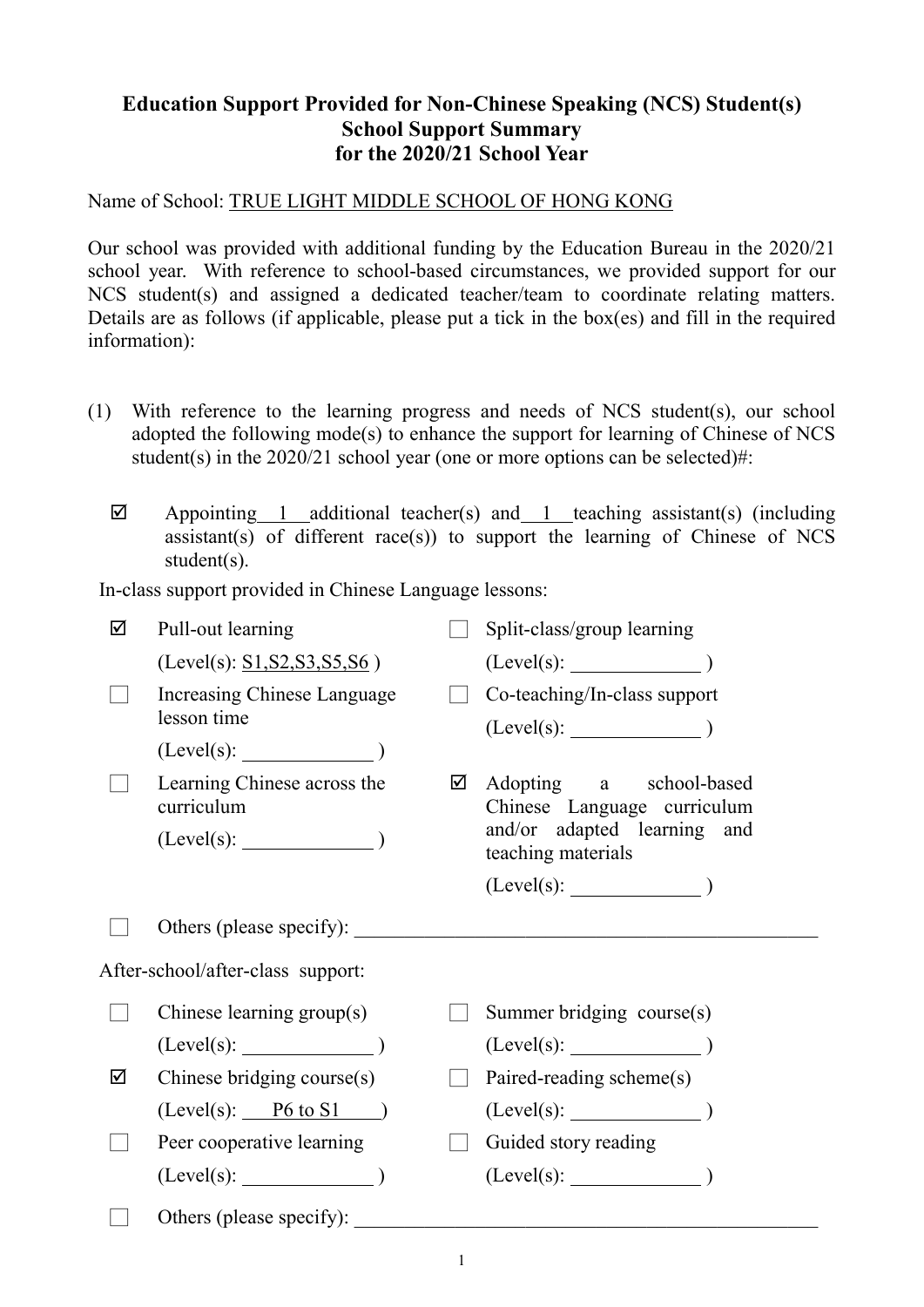| (2) Our school's measures for creating an inclusive learning environment included (one or |
|-------------------------------------------------------------------------------------------|
| more options can be selected)#:                                                           |

 $\boxtimes$  Translating major school circulars/important matters on school webpage

|                                          |  |  | $\Box$ Organising activities which promote cultural integration/raise sensitivity to diverse |  |
|------------------------------------------|--|--|----------------------------------------------------------------------------------------------|--|
| cultures and religions (please specify): |  |  |                                                                                              |  |

\_\_\_\_\_\_\_\_\_\_\_\_\_\_\_\_\_\_\_\_\_\_\_\_\_\_\_\_\_\_\_\_\_\_\_\_\_\_\_\_\_\_\_\_\_\_\_\_\_\_\_\_\_\_\_\_\_\_\_\_\_\_\_\_\_\_  $\_$  , and the set of the set of the set of the set of the set of the set of the set of the set of the set of the set of the set of the set of the set of the set of the set of the set of the set of the set of the set of th

□ Providing opportunities for NCS students to learn and interact with their Chinesespeaking peers in school or outside school (e.g. engaging NCS students in uniform groups or community services) (please specify):

 $\_$  , and the set of the set of the set of the set of the set of the set of the set of the set of the set of the set of the set of the set of the set of the set of the set of the set of the set of the set of the set of th \_\_\_\_\_\_\_\_\_\_\_\_\_\_\_\_\_\_\_\_\_\_\_\_\_\_\_\_\_\_\_\_\_\_\_\_\_\_\_\_\_\_\_\_\_\_\_\_\_\_\_\_\_\_\_\_\_\_\_\_\_\_\_\_\_\_

 $\triangledown$  Other measure(s) (please specify):

Objectives:

Our school has organized a multicultural group to enable local and NCS students to conduct workshops and participate in community volunteer service together, during which these activities help to strengthen mutual sharing and communication between the students, facilitate awareness of each other's cultures, and promote multicultural integration in the school.

1. Name of Organization: St. James' Settlement

Service Area/Content: volunteer activities, organizing students to assist with the preparation for Chinese classes at NCS primary schools and St. James' Settlement Community Centre

2. Arrange NCS students/parents to participate in the activities held by the related organization

Name of Organization: Baptist Oi Kwan Social Service

Service Area/Content: community service

- (3) Our school's measures for promoting home-school cooperation with parents of NCS student(s) included (one or more options can be selected)#:
	- $\boxtimes$  Appointing assistant(s) who can speak English and/or other language(s) facilitating the communication with parents of NCS student(s)
	- $\boxtimes$  Discussing the learning progress (including learning of Chinese) of NCS student(s) with their parents on a regular basis
	- $\boxtimes$  Providing parents of NCS student(s) with information on school choices/further studies/career pursuits for their children
	- $\Box$  Explaining to parents of NCS student(s) and emphasising the importance for their children to master the Chinese language